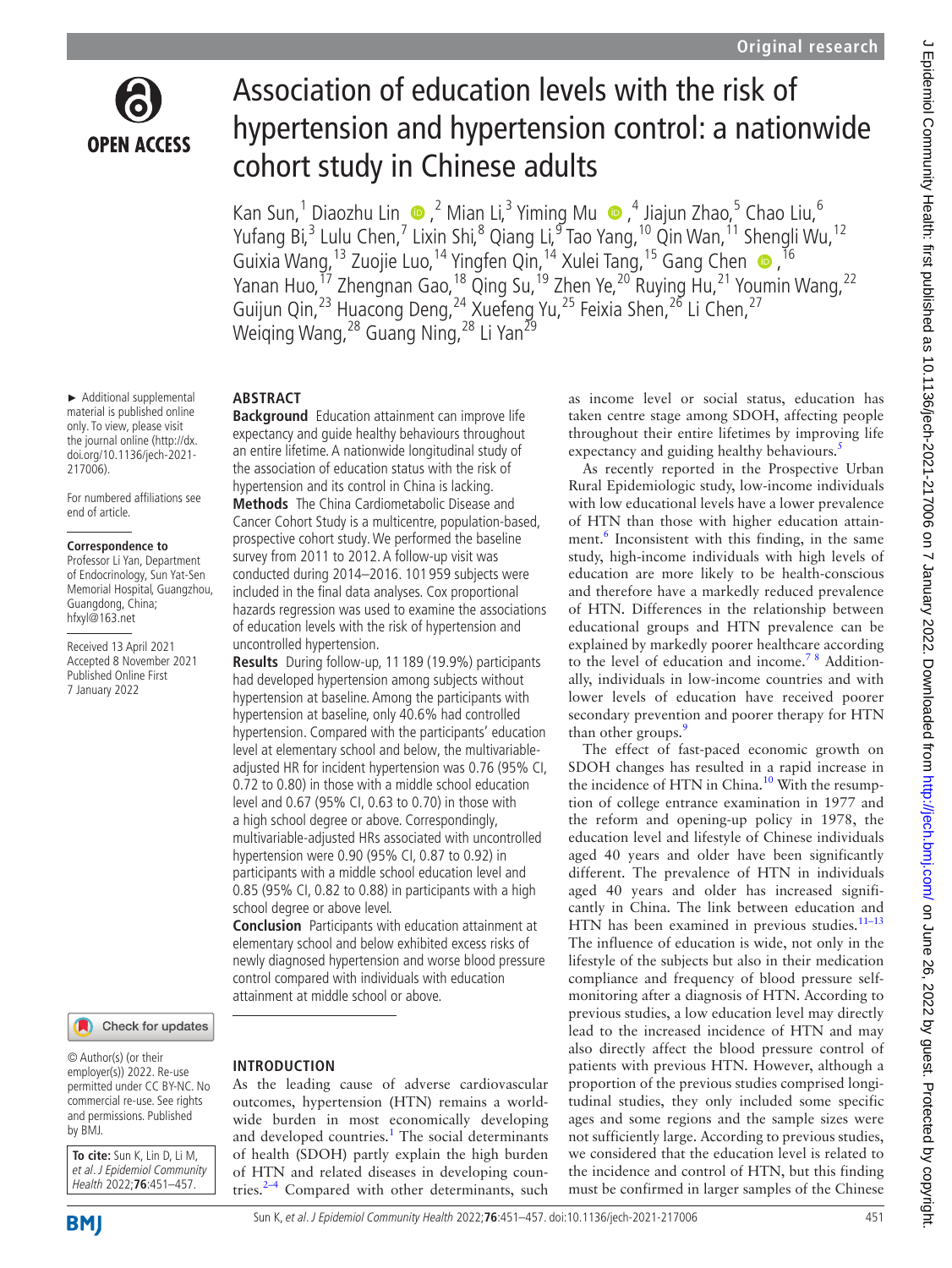

<span id="page-1-0"></span>**Figure 1** Flowchart of the population selection of the study. DBP, diastolic blood pressure; SBP, systolic blood pressure.

population, particularly in those aged 40 years and older and including both high-income and low-income or middle-income communities. Therefore, we performed the present cohort study in a large nationwide Chinese population to evaluate the effects of education levels on the incidence of HTN and blood pressure control in subjects with previously diagnosed HTN.

### **METHODS**

### **Study population and study design**

The study participants were obtained from the China Cardiometabolic Disease and Cancer Cohort (4C) Study, and details of this cohort have been published previously.<sup>1415</sup> From 2011 to 2012, 259 657 individuals aged ≥40 years were recruited from 25 communities throughout various regions of China. However, in 2014, because of limited funds, only 193846 participants from 20 communities from various geographical regions in China, selected to represent the general population, were invited to participate. From 2014 to 2016, 170240 participants completed the follow-up examination visit, and the follow-up rate of the study was 87.8%. Participants who failed to provide information on education and blood pressure were excluded from the analyses. To evaluate the effects of education levels on the incidence of HTN and blood pressure control in subjects with previously diagnosed HTN, subjects with previously diagnosed HTN at baseline were also enrolled. Finally, 101959 subjects were included in the final data analyses. The detailed processes of the study population are presented in a flow diagram [figure](#page-1-0) 1. Before data collection, each participant had provided written informed consent.

### **Questionnaire and biochemical investigation**

Information on sociodemographic characteristics, lifestyle factors and family history were collected using a standardised

questionnaire at baseline and the follow-up visit. Data collection and anthropometric measurements were conducted by clinical staff members in local community clinics who were trained and certified. Education attainment was self-reported and categorised as follows: (1) elementary school and those below elementary school, (2) middle school and (3) high school degree or above. Smoking regularly in the past 6 months was classified as current smokers, while other participants were classified as non-current smokers. Drinking regularly in the past 6 months was classified as current drinkers, while other participants were classified as noncurrent drinkers. Physical activity was estimated by the International Physical Activity Questionnaire, according to questions on the frequency and duration of moderate or vigorous activities and walking.<sup>16</sup> Ideal physical activity was defined as  $\geq 75$  min/ week of vigorous intensity or ≥150 min/week of moderate and vigorous intensity or ≥150 min/week of moderate intensity.

Body weight and height were, respectively, measured to the nearest 0.1kg and 0.1cm. Body mass index (BMI) was calculated as follows: weight in kilograms/(height in metres)<sup>2</sup>. Obesity was defined as a BMI  $\geq 30 \text{ kg/m}^2$ , and overweight was defined as a BMI ≥25 $kg/m^2$  and <30 $kg/m^2$ . Venous blood samples were collected after fasting for at least 10 hours. Fasting plasma glucose (FPG), fasting insulin, creatinine, γ-glutamyltransferase (γ-GGT), total cholesterol (TC), triglycerides (TG), high-density lipoprotein cholesterol (HDL-C) and low-density lipoprotein cholesterol (LDL-C) were evaluated using the autoanalyser (Beckman CX-7 Biochemical Autoanalyser; Brea, California, USA). Homeostasis model assessment of insulin resistance (HOMA-IR), which measures the Insulin Resistance Index, was calculated as follows: fasting insulin (mIU/mL)×fasting glucose  $\text{ (mmol/L)}/22.5$ .<sup>[17](#page-6-2)</sup> To calculate the estimated glomerular filtration rate (eGFR), we used the following abbreviated Modification of Diet in Renal Disease formula recalibrated for the Chinese population: eGFR (mL/min per  $1.73 \text{ m}^2$ )=175 × (serum creatinine  $(\mu \text{mol/L}) \times 0.011$ )<sup>-1.234</sup> × (age)<sup>-0.179</sup> × (0.79 if woman).<sup>[18](#page-6-3)</sup>

### **Definition of newly diagnosed HTN and uncontrolled HTN**

Three consecutive blood pressure measurements within a 5-min interval were obtained from each participant using an automated electronic device (OMRON; Omron Company, China). The average of three measurements of systolic blood pressure (SBP) and diastolic blood pressure (DBP) were used for analysis. Newly diagnosed HTN was defined as SBP ≥140 mmHg and/or  $DBP \geq 90$  mmHg and/or currently taking antihypertension medication during the follow-up visit in subjects without HTN at baseline.<sup>[19](#page-6-4)</sup> Uncontrolled HTN was defined as SBP  $\geq$  140 mmHg and/or DBP  $\geq$ 90 $mmHg$  during the follow-up visit in subjects with HTN at baseline. $^{20}$  $^{20}$  $^{20}$ 

### **Statistical analysis**

Continuous variables were presented as means±SD, while skewed variables were presented as medians (IQRs). Categorical variables are expressed as numbers (proportions). Differences in clinical characteristics and laboratory variables among groups were tested by one-way analysis of variance.  $X^2$  test was used to compare categorical variables. Trends across different education group levels were evaluated using linear regression analyses. We used Cox proportional hazards regression models to assess the risk of newly diagnosed HTN events and uncontrolled HTN events according to individual education levels. HRs and the corresponding 95% CIs were calculated. The covariates in fully adjusted Cox proportional hazards regression models were generated according to previous publications and potential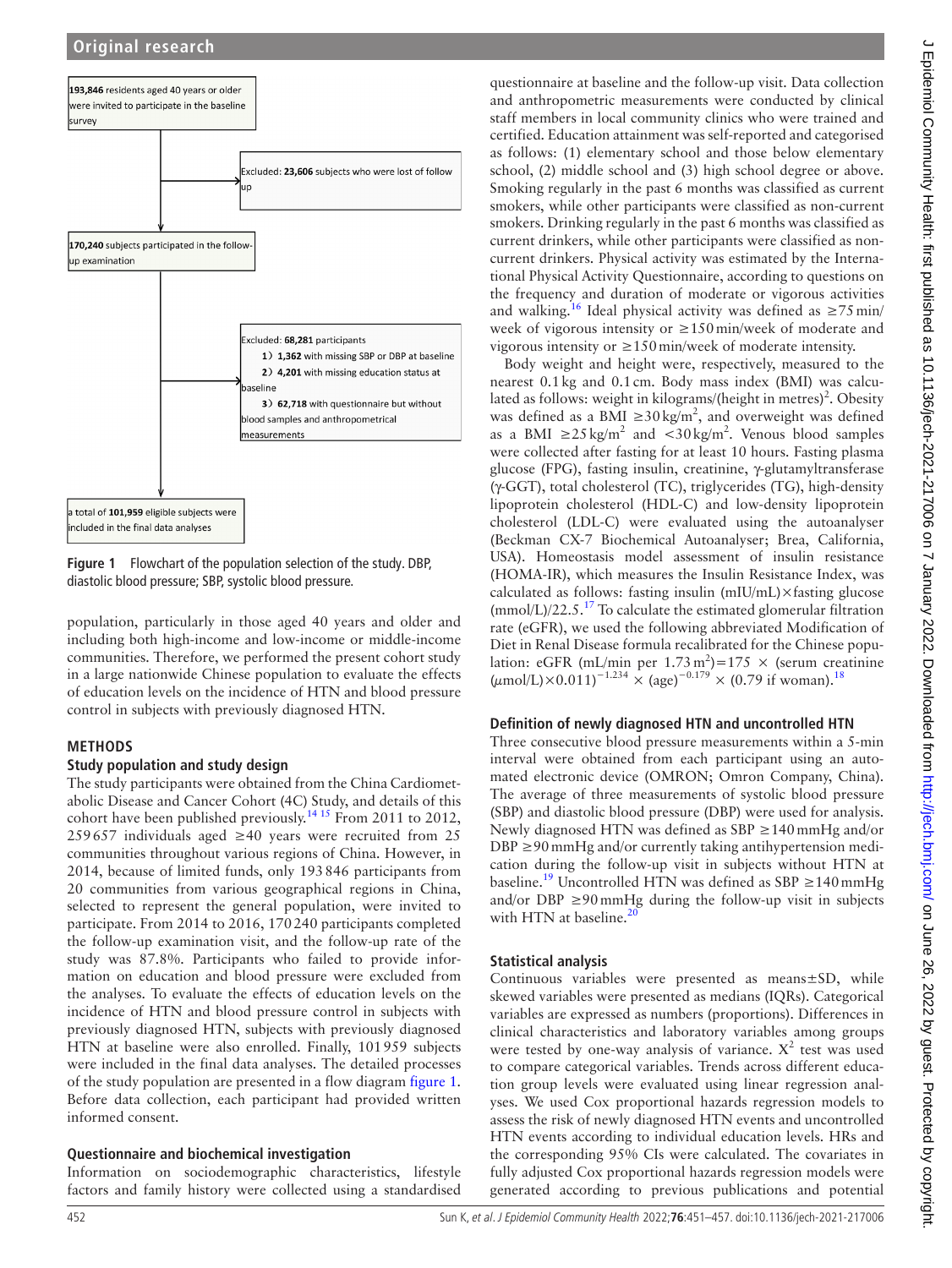intermediate factors related to the development and progression of HTN. Model 1 was unadjusted. Model 2 was adjusted for age. Model 3 was further adjusted for BMI and sex. Model 4 was further adjusted for current drinking, current smoking, a family history of diabetes, creatinine, GGT, FPG, insulin, LDL-C and TG. Model 5 was further adjusted for baseline SBP and DBP. In subgroup analyses, the associations of education levels with newly diagnosed HTN and uncontrolled HTN were stratified by median age  $(\geq 56.5/\leq 56.5$  years), sex (men/women), BMI (normal/overweight/obesity), diabetes status (yes/no), current drinking status (yes/no) and current smoking status (yes/no). The interaction tests were performed by simultaneously including the interaction terms (strata variable multiplied by HTN status), each strata factor and HTN status in the Cox regression analyses.

SAS V.9.3 (SAS Institute) was used to perform statistical analysis. All statistical tests were two-sided, and a *p* value <0.05 was indicated statistical significance.

#### **RESULTS**

#### **Clinical characteristics of the cohort**

During a 3.8-year follow-up period, 11189 (19.9%) subjects developed HTN among the 56151 subjects without HTN at baseline. Among participants with HTN at baseline, 27221 (59.4%) participants had uncontrolled HTN during the follow-up visit. The participants' characteristics according to the HTN status are reported in [table](#page-2-0) 1. Compared with participants without HTN at baseline and follow-up stage (non-HTN group), those with HTN at baseline or follow-up were older, had a higher BMI, waist circumference, FPG, fasting insulin, HOMA-IR, TC, TG, LDL-C, alanine aminotransferase, aspartate aminotransferase and γ-GGT, and were more likely to be a current drinker (all  $p < 0.0001$ ). In addition to the difference in investigation and biochemical measurements among groups, a larger proportion of subjects in the non-HTN group had attained higher education levels than in the other two groups (*p*<0.0001). Compared with participants with an elementary school education level and below, those with higher education levels exhibited a significantly lower HTN prevalence and decreased SBP and DBP at baseline ([table](#page-3-0) 2; all  $p$  for trend <0.0001).

#### **Associations of the education level with newly diagnosed HTN and uncontrolled HTN**

The incidences of newly diagnosed HTN in the elementary school and below group, middle school group and high school

<span id="page-2-0"></span>

| Baseline characteristics of the study population at follow-up according to hypertension (HTN) status<br>Table 1 |                          |                          |                        |                          |  |
|-----------------------------------------------------------------------------------------------------------------|--------------------------|--------------------------|------------------------|--------------------------|--|
|                                                                                                                 | Non-HTN                  | HTN at follow-up         | <b>HTN at baseline</b> | P value                  |  |
| $n$ (%)                                                                                                         | 44 962 (44.10)           | 11 189 (10.97)           | 45 808 (44.93)         | $\overline{\phantom{a}}$ |  |
| Age (years)                                                                                                     | 53.87±8.06               | 56.83±8.57*t             | 59.45±8.46*            | < 0.0001                 |  |
| Male (n (%))                                                                                                    | 13223 (29.41)            | 4082 (36.48) * +         | 17504 (38.21)*         | < 0.0001                 |  |
| BMI ( $\text{kg/m}^2$ )                                                                                         | $23.71 \pm 3.35$         | 24.74±3.54*1             | 25.50±3.55*            | < 0.0001                 |  |
| WC (cm)                                                                                                         | $81.25 \pm 9.19$         | 84.52±9.59*1             | $86.31 \pm 9.73$ *     | < 0.0001                 |  |
| SBP (mmHq)                                                                                                      | $118.24 \pm 11.25$       | 127.18±8.95*1            | 149.67±17.67*          | < 0.0001                 |  |
| DBP (mmHq)                                                                                                      | 72.40±7.75               | 76.73±7.56*1             | 85.13±10.95*           | < 0.0001                 |  |
| Current smoking (n (%))                                                                                         | 6434 (14.31)             | 1849 (16.53)*+           | 6460 (14.10)*          | < 0.0001                 |  |
| Current drinking (n (%))                                                                                        | 3863 (8.59)              | 1283 (11.47)*+           | 5550 (12.12)*          | < 0.0001                 |  |
| TG (mmol/L)                                                                                                     | $1.19(0.86 - 1.71)$      | $1.35(0.96 - 1.95)$ *1   | $1.47(1.04 - 2.13)^*$  | < 0.0001                 |  |
| TC (mmol/L)                                                                                                     | $4.85 \pm 1.13$          | $4.95 \pm 1.13$ *1       | $5.10 \pm 1.12*$       | < 0.0001                 |  |
| HDL-C (mmol/L)                                                                                                  | $1.35 \pm 0.37$          | $1.33 \pm 0.36*$         | $1.33 \pm 0.36*$       | < 0.0001                 |  |
| LDL-C (mmol/L)                                                                                                  | $2.81 \pm 0.86$          | $2.86 \pm 0.86$ * t      | $2.96 \pm 0.88*$       | < 0.0001                 |  |
| FPG (mmol/L)                                                                                                    | $5.71 \pm 1.38$          | $6.02 \pm 1.71$ * †      | $6.20 \pm 1.74*$       | < 0.0001                 |  |
| Fasting insulin (µIU/ml)                                                                                        | $6.20(4.40 - 8.50)$      | 6.80 (4.80-9.60)*1       | 7.50 (5.20-10.60)*     | < 0.0001                 |  |
| ALT (U/L)                                                                                                       | 14.00 (11.00-20.00)      | 15.40 (11.00-22.00)*1    | 16.00 (12.00-22.80)*   | < 0.0001                 |  |
| AST (U/L)                                                                                                       | 20.00 (16.00-24.00)      | 20.20 (17.00-25.00)*1    | 21.00 (17.20-26.00)*   | < 0.0001                 |  |
| $\gamma$ -GGT (U/L)                                                                                             | 18.00 (13.00-27.00)      | 21.00 (15.00-32.00)*+    | 23.00 (16.00-35.00)*   | < 0.0001                 |  |
| eGFR (mL/min per 1.73 $m2$ )                                                                                    | 98.13 (89.97-104.54)     | 95.85 (87.19-102.49)*1   | 92.93 (83.72-99.67)*   | < 0.0001                 |  |
| Ideal physical activity (n (%))                                                                                 | 6780 (15.08)             | 1397 (12.49)*            | 5758 (12.57)*          | < 0.0001                 |  |
| HOMA-IR                                                                                                         | $1.51(1.06 - 2.18)$      | $1.74(1.20 - 2.58)*†$    | $1.97(1.31 - 2.95)^*$  | < 0.0001                 |  |
| Family history of diabetes (n (%))                                                                              | 6318 (14.05)             | 1223 (10.93)*1           | 5469 (11.94)*          | < 0.0001                 |  |
| Education level (n (%))                                                                                         |                          |                          |                        |                          |  |
| Elementary school and below                                                                                     | 10005 (22.25)            | 3697 (33.04)*+           | 16322 (35.63)*         | < 0.0001                 |  |
| Middle school                                                                                                   | 15964 (35.51)            | 3842 (34.34)*+           | 15491 (33.82)*         |                          |  |
| High school degree or above                                                                                     | 18993 (42.24)            | 3650 (32.62)*+           | 13 995 (30.55)*        |                          |  |
| Use of antihypertensive medications (n (%))                                                                     | $\overline{\phantom{0}}$ | $\overline{\phantom{0}}$ | 12913 (28.19)          | < 0.0001                 |  |

Data were means±SDor medians (IQRs) for skewed variables or numbers (proportions) for categorical variables.

P values were for analysis of variance or  $\chi^2$  analyses across the groups.

\**P*<0.05 compared with non-HTN group.

†*P*<0.05 compared with HTN at baseline group.

ALT, alanine aminotransferase ; AST, aspartate aminotransferase ; BMI, body mass index; DBP, diastolic blood pressure; eGFR, estimated glomerular filtration rate; FPG, fasting plasma glucose; HDL-C, high-density lipoprotein cholesterol ; HOMA-IR, homeostasis model assessment of insulin resistance ; LDL-C, low-density lipoprotein cholesterol ; SBP, systolic blood pressure; TC, total cholesterol; TG, triglycerides; WC, waist circumference; γ-GGT, γ-glutamyltransferase .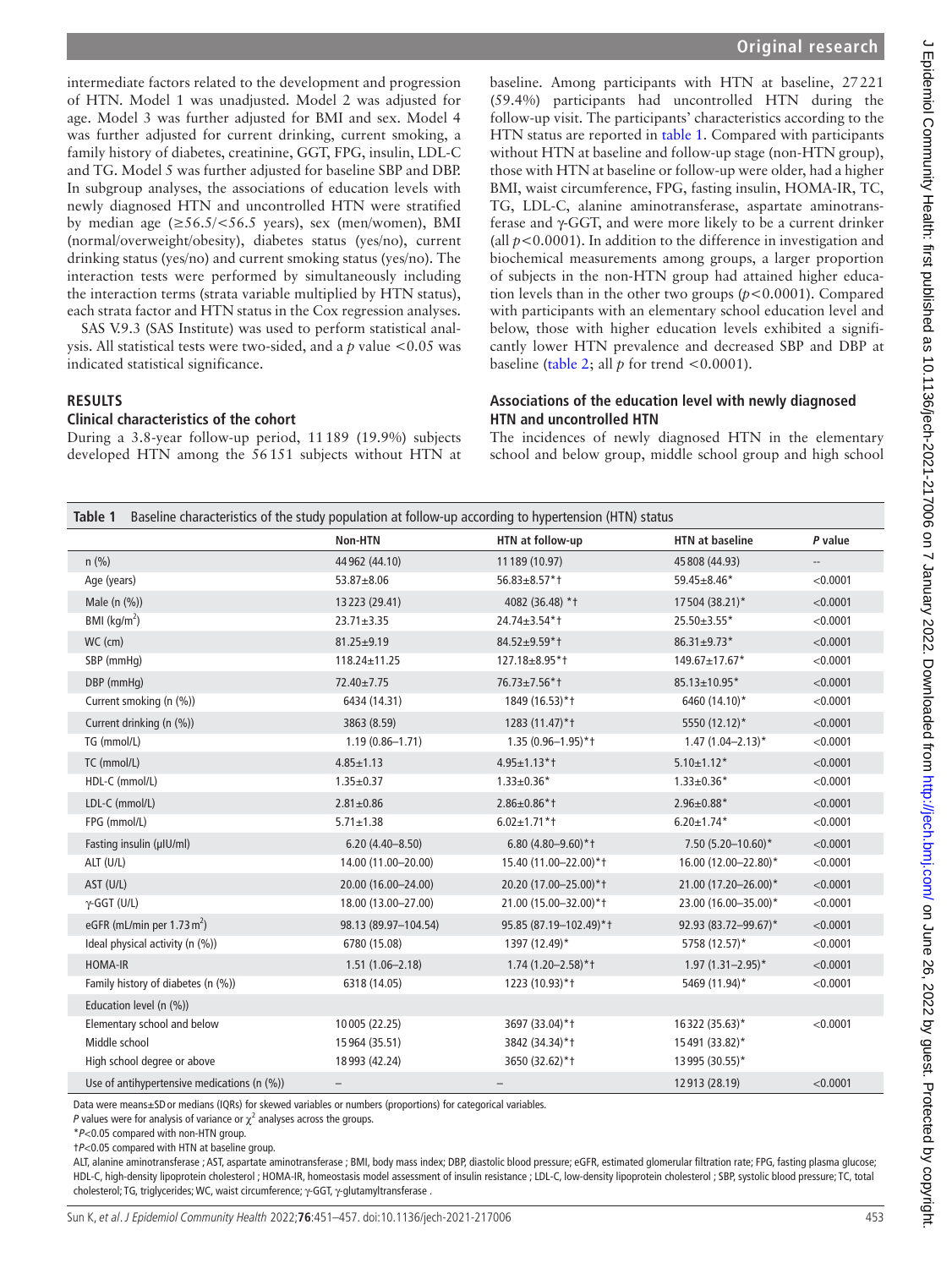<span id="page-3-0"></span>

| Table 2 Baseline characteristics of study population at baseline by education level |  |  |
|-------------------------------------------------------------------------------------|--|--|
|                                                                                     |  |  |

|                                        | <b>Elementary school and below</b> | Middle school        | High school degree or above | P for trend              |
|----------------------------------------|------------------------------------|----------------------|-----------------------------|--------------------------|
| $n$ (%)                                | 30024 (29.45)                      | 35 297 (34.62)       | 36 638 (35.93)              | $\overline{\phantom{a}}$ |
| Prevalence of HTN (n (%))              | 16322 (54.36)                      | 15 491 (43.89)       | 13 995 (38.20)              | < 0.0001                 |
| Age (years)                            | $60.09 + 8.78$                     | $55.54 \pm 8.19$     | $55.05 \pm 5.36$            | < 0.0001                 |
| Male (n (%))                           | 8000 (26.65)                       | 12 873 (36.47)       | 13 936 (38.04)              | < 0.0001                 |
| BMI ( $\text{kg/m}^2$ )                | $24.69 \pm 3.68$                   | $24.75 \pm 3.55$     | $24.46 \pm 3.48$            | < 0.0001                 |
| $WC$ (cm)                              | 83.78±10.06                        | 84.19±9.70           | 83.66±9.61                  | 0.038                    |
| SBP (mmHq)                             | 138.99±21.91                       | 132.62±20.11         | 129.10±19.23                | < 0.0001                 |
| DBP (mmHq)                             | 79.23±11.24                        | 79.10±11.04          | 77.59±10.96                 | < 0.0001                 |
| Current smoking (n (%))                | 3783 (12.60)                       | 6052 (17.15)         | 4908 (13.40)                | 0.13                     |
| Current drinking (n (%))               | 3008 (10.02)                       | 4074 (11.54)         | 3614 (9.86)                 | 0.22                     |
| TG (mmol/L)                            | $1.31(0.93 - 1.90)$                | $1.34(0.95 - 1.95)$  | $1.32(0.94 - 1.93)$         | 0.51                     |
| TC (mmol/L)                            | $5.02 \pm 1.13$                    | $4.96 \pm 1.13$      | $4.96 \pm 1.14$             | < 0.0001                 |
| HDL-C (mmol/L)                         | $1.38 + 0.37$                      | $1.33 \pm 0.36$      | $1.31 \pm 0.35$             | < 0.0001                 |
| LDL-C (mmol/L)                         | $2.88 \pm 0.87$                    | $2.88 \pm 0.87$      | $2.90 \pm 0.88$             | 0.0005                   |
| FPG (mmol/L)                           | $6.02 \pm 1.66$                    | $5.99 \pm 1.66$      | $5.89 \pm 1.50$             | < 0.0001                 |
| Fasting insulin (µIU/ml)               | $6.30(4.40 - 9.00)$                | $6.80(4.80 - 9.60)$  | 7.10 (5.10-9.90)            | < 0.0001                 |
| ALT (U/L)                              | 15.00 (11.00-20.00)                | 16.00 (11.00-22.00)  | 15.00 (11.00-22.00)         | < 0.0001                 |
| AST (U/L)                              | 21.00 (18.00-26.00)                | 20.00 (17.00-25.00)  | 20.00 (16.00-24.00)         | < 0.0001                 |
| $\gamma$ -GGT (U/L)                    | 20.00 (14.00-30.00)                | 21.00 (14.00-32.00)  | 20.00 (14.00-31.90)         | < 0.0001                 |
| eGFR (mL/min per 1.73 m <sup>2</sup> ) | 93.65 (85.22-99.90)                | 96.44 (87.72-103.23) | 96.44 (87.19-103.20)        | < 0.0001                 |
| Ideal physical activity (n (%))        | 2353 (7.84)                        | 4898 (13.88)         | 6684 (18.24)                | < 0.0001                 |
| HOMA-IR                                | $1.61(1.07 - 2.44)$                | $1.73(1.18 - 2.58)$  | $1.80(1.24 - 2.63)$         | < 0.0001                 |
| Family history of diabetes (n (%))     | 1722 (5.74)                        | 4452 (12.61)         | 6836 (18.66)                | < 0.0001                 |

Data were means±SDor medians (IQRs) for skewed variables or numbers (proportions) for categorical variables.

P for trend was calculated for the linear regression analysis tests across the groups. P values were for analysis of variance or χ<sup>2</sup> analyses across the groups.

ALT, alanine aminotransferase ; AST, aspartate aminotransferase ; BMI, body mass index; DBP, diastolic blood pressure; eGFR, estimated glomerular filtration rate; FPG, fasting plasma glucose; HDL-C, high-density lipoprotein cholesterol; HOMA-IR, homeostasis model assessment of insulin resistance; HTN, hypertension; LDL-C, low-density lipoprotein cholesterol; SBP, systolic blood pressure; TC, total cholesterol; TG, triglycerides; WC, waist circumference; γ-GGT, γ-glutamyltransferase.

degree or above group were 27.0%, 19.4% and 16.1%, and the incidences of uncontrolled HTN among the education groups were 65.9%, 57.8% and 53.7%, respectively, [\(table](#page-3-1) 3; all *p* for trend <0.0001).

The adjusted HRs and 95%CIs for the risk of newly diagnosed HTN and uncontrolled HTN according to education level are shown in [table](#page-3-1) 3. Compared with the elementary school and below group, the middle school group (unadjusted HR, 0.65;

<span id="page-3-1"></span>

| Table 3<br>HRs (95% CIs) for incidence of newly diagnosed HTN and uncontrolled HTN according to education level |                  |                                    |                       |                                         |          |
|-----------------------------------------------------------------------------------------------------------------|------------------|------------------------------------|-----------------------|-----------------------------------------|----------|
|                                                                                                                 |                  | <b>Elementary school and below</b> | Middle school         | High school degree or above $P_{trend}$ |          |
| Newly diagnosed HTN                                                                                             | Incidence $(\%)$ | 27.0                               | 19.4                  | 16.1                                    | < 0.0001 |
|                                                                                                                 | Model 1          | $1.00$ (ref.)                      | $0.65$ (0.63 to 0.68) | 0.51 (0.49 to 0.54)                     | < 0.0001 |
|                                                                                                                 | Model 2          | $1.00$ (ref.)                      | $0.74$ (0.70 to 0.77) | $0.59$ (0.56 to 0.62)                   | < 0.0001 |
|                                                                                                                 | Model 3          | $1.00$ (ref.)                      | $0.72$ (0.68 to 0.75) | $0.58(0.55$ to $0.61)$                  | < 0.0001 |
|                                                                                                                 | Model 4          | $1.00$ (ref.)                      | $0.71$ (0.67 to 0.74) | $0.58(0.55 \text{ to } 0.61)$           | < 0.0001 |
|                                                                                                                 | Model 5          | $1.00$ (ref.)                      | $0.76$ (0.72 to 0.80) | $0.67$ (0.63 to 0.70)                   | < 0.0001 |
| Uncontrolled HTN                                                                                                | Incidence $(\%)$ | 65.9                               | 57.8                  | 53.7                                    | < 0.0001 |
|                                                                                                                 | Model 1          | $1.00$ (ref.)                      | $0.83$ (0.80 to 0.85) | 0.75 (0.73 to 0.78)                     | < 0.0001 |
|                                                                                                                 | Model 2          | $1.00$ (ref.)                      | $0.82$ (0.80 to 0.84) | $0.75$ (0.73 to 0.77)                   | < 0.0001 |
|                                                                                                                 | Model 3          | $1.00$ (ref.)                      | $0.81$ (0.78 to 0.83) | 0.73 (0.71 to 0.76)                     | < 0.0001 |
|                                                                                                                 | Model 4          | $1.00$ (ref.)                      | $0.84$ (0.82 to 0.87) | 0.79 (0.76 to 0.82)                     | < 0.0001 |
|                                                                                                                 | Model 5          | $1.00$ (ref.)                      | $0.90$ (0.87 to 0.92) | 0.85 (0.82 to 0.88)                     | < 0.0001 |

Model 1 was unadjusted.

Model 2 was adjusted for age.

Model 3 was adjusted for age, sex and BMI.

Model 4 was adjusted for age, sex, BMI, current smoking, current drinking, family history of diabetes, creatinine, GGT, FPG, insulin, LDL-C and TG.

Model 5 was adjusted for age, sex, BMI, current smoking, current drinking, family history of diabetes, creatinine, GGT, FPG, insulin, LDL-C, TG, baseline SBP and DBP.

BMI, body mass index; DBP, diastolic blood pressure; FPG, fasting plasma glucose; GGT, glutamyltransferase; HTN, hypertension; LDL-C, low-density lipoprotein cholesterol ; SBP, systolic blood pressure; TG, triglycerides.

Ξ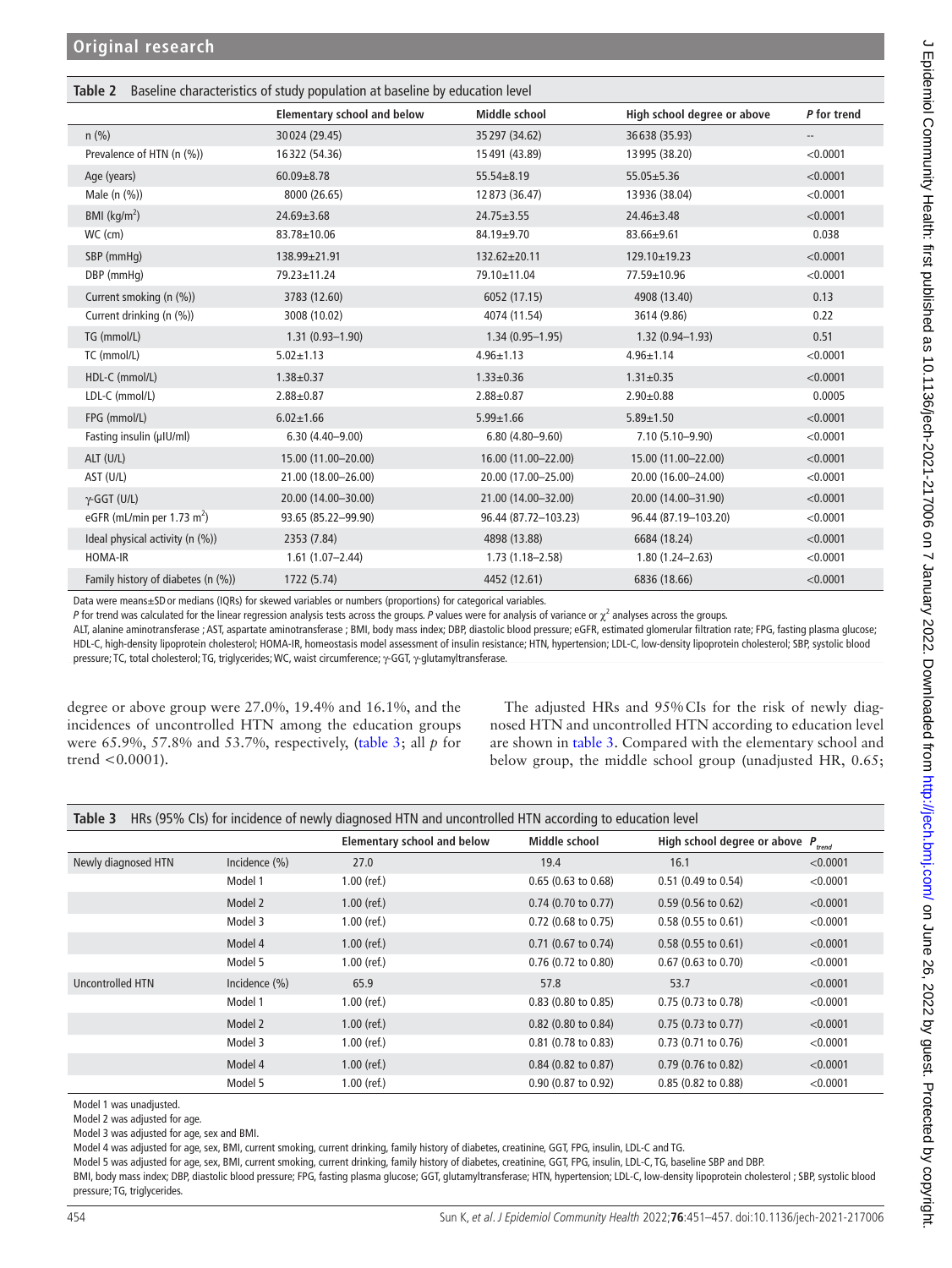95%CI, 0.63 to 0.68; fully adjusted HR, 0.76; 95%CI, 0.72 to 0.80) and high school degree or above group (unadjusted HR, 0.51; 95%CI, 0.49 to 0.54; fully adjusted HR, 0.67; 95%CI, 0.63 to 0.70) were associated with relatively lower risks of incident HTN. Similarly, compared with the elementary school and below group, the middle school group (unadjusted HR, 0.83; 95%CI, 0.80 to 0.85; fully adjusted HR, 0.90; 95%CI, 0.87 to 0.92) or high school degree or above group (unadjusted HR, 0.75; 95%CI, 0.73 to 0.78; fully adjusted HR, 0.85; 95%CI, 0.82 to 0.88) had lower risks of uncontrolled HTN.

The incidences of newly diagnosed and uncontrolled HTN in the elementary school and below group were higher than those in the middle or above groups. Compared with the elementary school and below group, in the middle or above school groups, the adjusted HR for the risk of newly diagnosed HTN was lower than that of uncontrolled HTN.

#### **Subgroup analyses of education level with newly diagnosed HTN and uncontrolled HTN**

We further explored the influence of educational attainment on blood pressure in subgroup analyses ([online supplemental](https://dx.doi.org/10.1136/jech-2021-217006)  [table 1](https://dx.doi.org/10.1136/jech-2021-217006)). Consistent results of educational attainment with both newly diagnosed HTN and uncontrolled HTN were observed in various subgroups.

#### **DISCUSSION**

In the present cohort study of 101959 Chinese participants aged 40 years and older, compared with participants at the elementary school education level and below, those with educational attainment at the middle school level or above exhibited a lower risk of newly diagnosed HTN and achieved better blood pressure control in the follow-up phase. The monitoring and management of blood pressure and its control should be strengthened among middle–elderly subjects, especially those with poor educational attainment. The present study, to our best knowledge, is the largest cohort study to investigate associations of educational attainment with the risk of newly diagnosed HTN and uncontrolled HTN.

Elevated blood pressure remains a major public health challenge because it is one of the most crucial risk factors for prema-ture death worldwide.<sup>[21](#page-6-6)</sup> The prevalence and incidence of HTN has rapidly increased in recent decades in China.<sup>22 23</sup> Overall, in the present study, the prevalent HTN was 44.9% among adults aged 40 years and older at baseline from 2011 to 2012. In the same age groups, a similar pattern but a much lower rate (32.2%) was found among the American population, even though obesity was much more common in the USA from 2011 to  $2014<sup>24</sup>$  $2014<sup>24</sup>$  $2014<sup>24</sup>$  Disparity of educational attainment could explain the differences in prevalence of HTN among developing and developed countries, even though traditional risk factors for cardio-vascular diseases were generally lower in low-income countries.<sup>[6](#page-5-3)</sup> In a recent nationwide cross-sectional study in China, Zheng *et al*[11](#page-5-7) observed a decreased prevalence of HTN and increased HTN control among those with middle and senior education relative to those with only primary education. Accordingly, there is concern about the effects of education levels on the risk of elevated blood pressure in individuals from China, especially among those who have only a below average level of common education. At the same time, information about educational attainment in helping shape the future of blood pressure control remains sparse. We analysed data from the 4C cohort to conduct nationwide comparisons and found that subjects with higher

educational attainment had lower incidence rates of HTN and better blood pressure control in the future.

We showed that education has a marked influence on HTN. On the one hand, this influence is reflected in the increase in newly diagnosed HTN in subjects with elementary school education and below. On the other hand, subjects with elementary school education and below were more likely to have difficulty meeting blood pressure control targets. Subjects with elementary school education and below may be associated with more unhealthy lifestyles, such as an unbalanced diet or a lack of exercise, which are associated with the onset of HTN. According to the German National Health Interview and Examination Survey, Finger *et*  $al^{25}$  estimated that adults with lower educational attainment consumed calorically dense food more frequently than those with higher educational attainment. Participants with lower education levels are more physically active, which may explain why they consume a high caloric diet. Additionally, patients with HTN with elementary school education and below may show poor compliance with antihypertensive medications. Therefore, our study suggests that the education level of patients with HTN must be considered and the education level of the people as a whole should be increased to avoid HTN and related cerebrovascular diseases.

Our study does have some important limitations. First, the study participants were followed for only a mean of 3.8 years. The relatively short follow-up time could reduce the proportion of new-onset events as well as the statistical power of the study, particularly for evaluating the incidence of HTN. Second, the follow-up rate is important for assessing the validity of the data set for research purposes. However, nearly 12.2% of study participants were lost to follow-up, which is relatively high and may devastate the reliability of the study results. Third, as the study participants had only one follow-up visit, the blood pressures were evaluated only at the baseline and follow-up visits. This could limit the sensitivity of ascertaining outcomes, especially for the timing of diagnoses for incident HTN. Fourth, the patterns of educational attainment have shown extreme imbalance and differences in regional development in China. Among all of the participants in the study, only 9972 (9.78%) had a bachelor's degree or higher. Therefore, the findings could not be generalised to all participants worldwide.

In the present Chinese nationwide population-based cohort study, participants with elementary school education levels and below exhibited excess risks of newly diagnosed HTN and worse blood pressure control compared with individuals with educational attainment at the middle school level or above. In our study, the communities included high education and high economy communities, such as Shanghai, Beijing and Guangzhou, while poor economy communities such as Lanzhou were also included. Thus, the study was representative to analyse the effect of educational levels on HTN incidence and control in Chinese populations. Our findings emphasise the value of promoting the overall management of educational attainment in preventing HTN and related cardiovascular events, particularly in countries where education is less accessible.

#### **Author affiliations**

- <sup>1</sup> Department of Endocrinology, Sun Yat-Sen University, Guangzhou, China<br><sup>2</sup> Department of Endocripology, Sun Yat Sen Memorial Hecpital Guangzho
- $^{2}$ Department of Endocrinology, Sun Yat-Sen Memorial Hospital, Guangzhou, China <sup>3</sup>Shanghai Jiao Tong University Medical School Affiliated Ruijin Hospital, Shanghai, China

J Epidemiol Community Health: first published as 10.1136/jech-2021-217006 on 7 January 2022. Downloaded from http://jech.bmj.com/ on June 26, 2022 by guest. Protected by copyright J Epidemiol Community Health: first published as 10.1136/jech-2021-217006 on 7 January 2022. Downloaded from <http://jech.bmj.com/> on June 26, 2022 by guest. Protected by copyright.

<sup>4</sup> Department of Endocrinology, Chinese People's Liberation Army General Hospital, Beijing, China

<sup>&</sup>lt;sup>5</sup>Department of Endocrinology, Shandong Provincial Hospital, Jinan, Shandong, China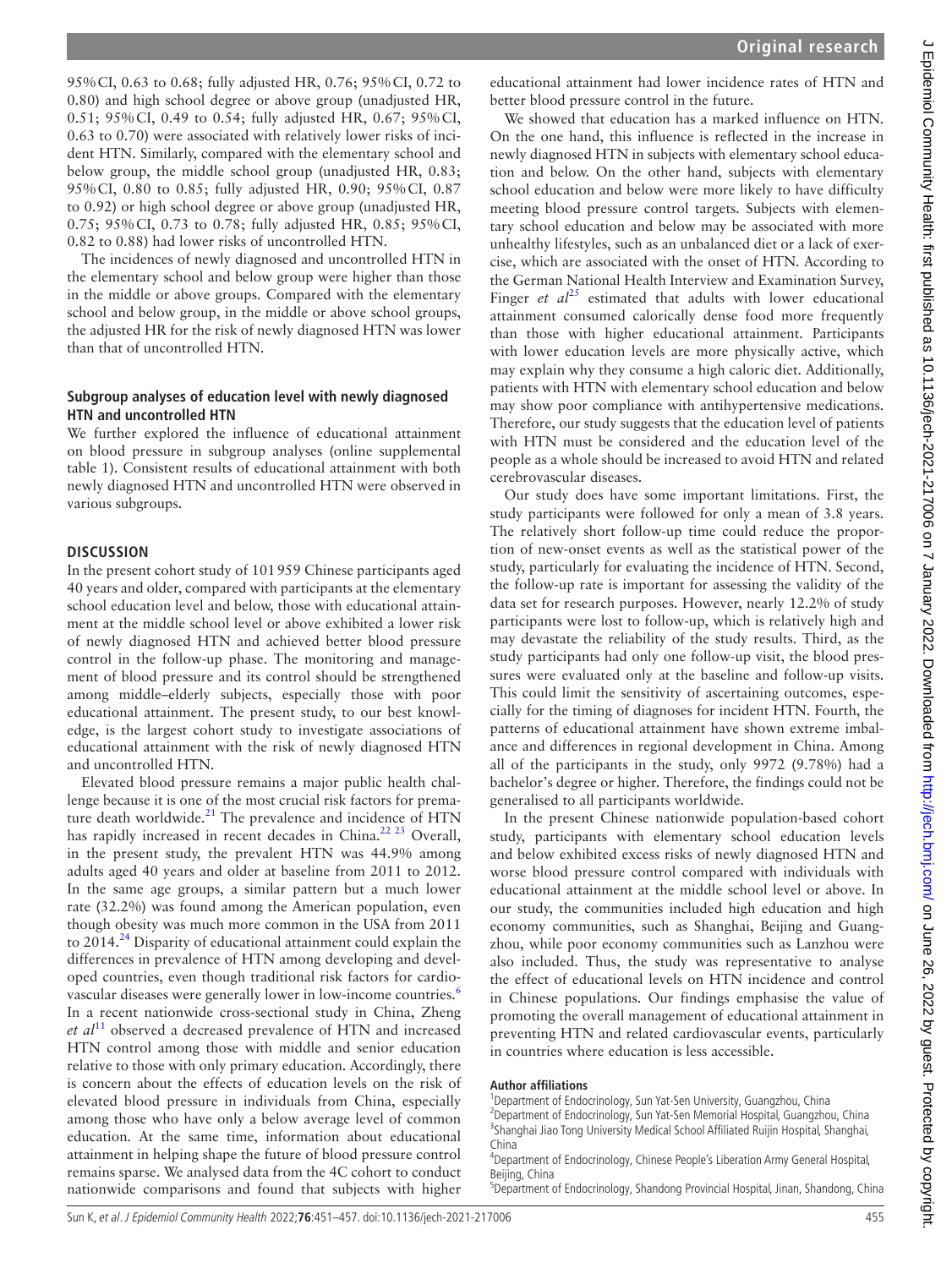### **What is already known on this subject**

► Educational attainment can improve life expectancy and guide healthy behaviours throughout the entire lifetime. A nationwide longitudinal study of the association of the educational status with the risk of hypertension (HTN) and its control in China is lacking.

### **What this study adds**

► In the present cohort study of 101 959 Chinese participants aged 40 years and older, compared with participants at the elementary school education level and below, those with educational attainment at the middle school level or above exhibited a lower risk of newly diagnosed HTN and achieved better blood pressure control in the follow-up phase. Our findings emphasise the importance of promoting the overall management of the educational attainment in the prevention of HTN and related cardiovascular events, particularly in countries where education is less accessible.

<sup>6</sup>Jiangsu Province Hospital on Integration of Chinese and Western Medicine, Nanjing, Jiangsu, China

- <sup>7</sup>Union Hospital, Tong-ji Medical College, Hua-zhong University of Science and Technology, Wuhan, China, Wuhan, China
- <sup>8</sup> Affiliated Hospital of Guiyang Medical College, Guiyang, China
- <sup>9</sup>Second Affiliated Hospital of Harbin Medical University, Harbin, China

<sup>10</sup>Jiangsu Province Hospital and Nanjing Medical University First Affiliated Hospital, Nanjing, Jiangsu, China

11<sub>Affiliated Hospital of Luzhou Medical College, Luzhou, China</sub>

- <sup>12</sup>Karamay Municipal People's Hospital, Xinjiang, China
- <sup>13</sup>Department of Endocrinology, Jilin University First Hospital, Changchun, Jilin, China <sup>14</sup>Department of Endocrinology, Guangxi Medical University First Affiliated Hospital, Nanning, Guangxi, China
- <sup>15</sup>Department of Endocrinology, Lanzhou University First Affiliated Hospital, Lanzhou,
- Gansu, China<br><sup>16</sup>Department of Endocrinology, Fujian Provincial Hospital, Fuzhou, Fujian, China <sup>17</sup>Department of Endocrinology, Jiangxi Provincial People's Hospital, Nanchang, Jiangxi, China

<sup>18</sup>Department of Endocrinology, Center Hospital of Dalian, Dalian, China

<sup>19</sup>Department of Endocrinology, Xinhua Hospital Affiliated to Shanghai Jiaotong University School of Medicine, Shanghai, China

20Zhejiang Provincial Center for Disease Control and Prevention, Hangzhou, Zhejiang, China

21<sub>Zhejiang</sub> Provincial Center for Disease Control and Prevention, Hangzhou, China <sup>22</sup>Department of Endocrinology, First Affiliated Hospital of Anhui Medical University, Hefei, China

<sup>23</sup>Department of Endocrinology, Zhengzhou University First Affiliated Hospital, Zhengzhou, Henan, China

<sup>24</sup>Department of Endocrinology, The First Affiliated Hospital of Chongqing Medical University, Chongqing, Sichuan, China

<sup>25</sup>Department of Endocrinology, Huazhong University of Science and Technology, Wuhan, China

<sup>26</sup>Department of Endocrinology, The First Affiliated Hospital of Wenzhou Medical University, Wenzhou, Zhejiang, China

 $^{27}$ Department of Endocrinology, Shandong University Qilu Hospital, Jinan, Shandong, China

<sup>28</sup>Department of Endocrinology, Shanghai National Research Center for Endocrine and Metabolic Disease, State Key Laboratory of Medical Genomics, Shanghai Institute for Endocrine and Metabolic Disease, Shanghai Jiao Tong University Medical School Affiliated Ruijin Hospital, Shanghai, China

<sup>29</sup>Department of Endocrinology, Sun Yat-Sen Memorial Hospital, Guangzhou, Guangdong, China

**Acknowledgements** We are indebted to the participants in the present study for their outstanding support and to our colleagues for their valuable assistance.

**Contributors** LY, GN, WQW and KS: Conception of ideas and experimental design. DZL, ML, YMM, JJ Z, CL, YFB, LLC, LXS, QL, TY, QW, SLW, GXW, ZJL, YFQ, XLT, GC,

YNH, ZNG, QS, ZY, RYH, YMW, GJQ, HCD, XFY, FXS and LC: experimentation. KS and ML: data analysis. KS and DZL: Manuscript writing. LY is responsible for the overall content as the guarantor. All authors believe that the manuscript represents valid work and have reviewed and approved the final version.

**Funding** This work was supported by grants from the following: (1) National Key R&D Program of China (Nos.2016YFC0901204, 2016YFC1305600, 2016YFC1305202, 2016YFC1304904, 2017YFC1310700, 2018YFC1311705, and 2018YFC1311800); (2) The National Natural Science Foundation of China (81970696); (3) Sun Yat-sen Clinical Research Cultivating Program (SYS-Q-201801); and (4) Sun Yat-sen University Clinical Research 5010 Program (2018021); (5) Science and Technology Planning Project of Guangdong Province, China (2014A020212069); (6) Medical Scientific Research Foundation of Guangdong Province, China (C2019106). These funding associations had no role in the study design, data collection and analysis, decision to publish or preparation of the manuscript.

**Competing interests** None declared.

**Patient consent for publication** Not applicable.

**Ethics approval** The protocol of the present study involving human participants was approved by the Institutional Review Board of Ruijin Hospital, Shanghai JiaoTong University School of Medicine and was performed in accordance with the principles of the Helsinki Declaration II.

**Provenance and peer review** Not commissioned; externally peer reviewed.

**Data availability statement** Data are available upon reasonable request. Data involved in this study are available upon reasonable request.

**Supplemental material** This content has been supplied by the author(s). It has not been vetted by BMJ Publishing Group Limited (BMJ) and may not have been peer-reviewed. Any opinions or recommendations discussed are solely those of the author(s) and are not endorsed by BMJ. BMJ disclaims all liability and responsibility arising from any reliance placed on the content. Where the content includes any translated material, BMJ does not warrant the accuracy and reliability of the translations (including but not limited to local regulations, clinical guidelines, terminology, drug names and drug dosages), and is not responsible for any error and/or omissions arising from translation and adaptation or otherwise.

**Open access** This is an open access article distributed in accordance with the Creative Commons Attribution Non Commercial (CC BY-NC 4.0) license, which permits others to distribute, remix, adapt, build upon this work non-commercially, and license their derivative works on different terms, provided the original work is properly cited, appropriate credit is given, any changes made indicated, and the use is non-commercial. See: [http://creativecommons.org/licenses/by-nc/4.0/.](http://creativecommons.org/licenses/by-nc/4.0/)

#### **ORCID iDs**

Diaozhu Lin <http://orcid.org/0000-0002-8488-5269> Yiming Mu <http://orcid.org/0000-0002-3344-3540> Gang Chen<http://orcid.org/0000-0002-8105-2384>

### **REFERENCES**

- <span id="page-5-0"></span>1 Ghaffari S, Roshanravan N. The role of nutraceuticals in prevention and treatment of hypertension: an updated review of the literature. [Food Res Int](http://dx.doi.org/10.1016/j.foodres.2019.108749) 2020;128:108749.
- <span id="page-5-1"></span>2 Zlokovic BV, Gottesman RF, Bernstein KE, et al. Vascular contributions to cognitive impairment and dementia (VCID): a report from the 2018 national heart, lung, and blood institute and national institute of neurological disorders and stroke workshop. [Alzheimers Dement](http://dx.doi.org/10.1002/alz.12157) 2020;16:1714–33.
- 3 Quiñones J, Hammad Z. Social determinants of health and chronic kidney disease. [Cureus](http://dx.doi.org/10.7759/cureus.10266) 2020;12:e10266.
- 4 Deere BP, Ferdinand KC. Hypertension and race/ethnicity. [Curr Opin Cardiol](http://dx.doi.org/10.1097/HCO.0000000000000742) 2020;35:342–50.
- <span id="page-5-2"></span>5 Doyle SK, Chang AM, Levy P, et al. Achieving health equity in hypertension management through addressing the social determinants of health. Curr Hypertens [Rep](http://dx.doi.org/10.1007/s11906-019-0962-7) 2019;21:58.
- <span id="page-5-3"></span>6 Rosengren A, Smyth A, Rangarajan S, et al. Socioeconomic status and risk of cardiovascular disease in 20 low-income, middle-income, and high-income countries: the prospective urban rural epidemiologic (pure) study. [Lancet Glob Health](http://dx.doi.org/10.1016/S2214-109X(19)30045-2) 2019;7:e748–60.
- <span id="page-5-4"></span>7 Martin A, Johnson AD, Castle S. Reframing high-quality public preschool as a vehicle for narrowing child health disparities based on family income. [Acad Pediatr](http://dx.doi.org/10.1016/j.acap.2020.07.004) 2021;21:408–13.
- 8 Nesbitt S, Palomarez RE. Review: increasing awareness and education on health disparities for health care providers. [Ethn Dis](http://dx.doi.org/10.18865/ed.26.2.181) 2016;26:181–90.
- <span id="page-5-5"></span>9 Lee H, Nam Y-S, Lee K-M. Development-assistance strategies for stroke in low- and middle-income countries. [J Korean Med Sci](http://dx.doi.org/10.3346/jkms.2015.30.S2.S139) 2015;30 Suppl 2:S139-42.
- <span id="page-5-6"></span>10 Wierzejska E, Giernaś B, Lipiak A, et al. A global perspective on the costs of hypertension: a systematic review. [Arch Med Sci](http://dx.doi.org/10.5114/aoms.2020.92689) 2020;16:1078–91.
- <span id="page-5-7"></span>11 Zheng C, Wang Z, Wang X, et al. Social determinants status and hypertension: a nationwide cross-sectional study in China. [J Clin Hypertens](http://dx.doi.org/10.1111/jch.14023) 2020;22:2128-36.